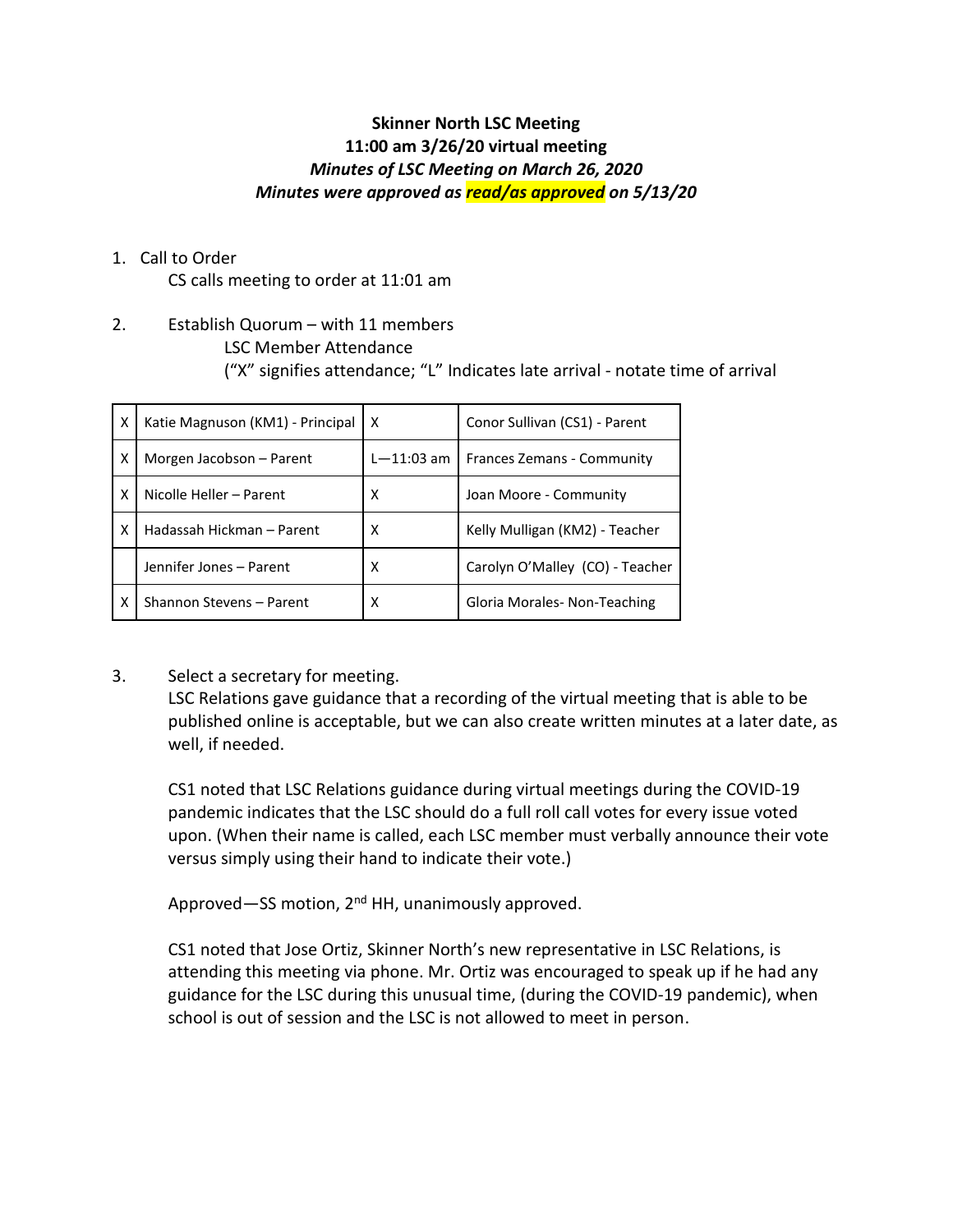#### 4. Approval of Agenda

HH suggested that the LSC approve the Agenda with one modification: the LSC move the budget discussion to Agenda Item 4, earlier to ensure the LSC has quorum.

Approved—HH motion, 2<sup>nd</sup> Morgen, unanimously approved

5. Budget Transfers and Approvals

KM1 presented that the school requested and was granted a \$8,019 refund for a printing overage from Ricoh, which she would like to transfer from the Service Planning line to the Computer/Media Tech line.

KM1 presented a \$22,000 adjustment from the Benefits pointer line (due to real January and February staffing costs) to the Computer/Media Tech line.

Both of these proposed transfers would be used to cover replacement of Smartboards, Chromebooks, and related equipment. There is currently a need for approximately 8 Smartboards (\$4,00 plus mounts and labor each) and monitors/keyboards/mouses for the two computer labs. There is also anticipated need for replacement Chromebooks for those that students have borrowed to complete remote learning, due to malfunctioning or loss.

Approved—HH motion, 2<sup>nd</sup> CS1, unanimously approved

- 6. Approval of Minutes
	- a. February 12, 2020 LSC Meeting

Approved— HH motion,  $2^{nd}$  GM, (8 yes, 2 abstentions - CS1 and MJ)

b. November 20, 2019 LSC Meeting

Approved— FZ motion, 2<sup>nd</sup> JM, (7 yes, 3 abstentions—CS1, HH, and MJ)

7. Public Participation (2 minutes per person)

CS1 instructed the public that, due to the virtual nature of this meeting, they should type in the online meeting's chat box if they would like to ask a question and if they are the phone, they should identify themselves and they will be acknowledged.

a. FoSN President: Due to the COVID-19 pandemic, Starry Night was cancelled for this weekend, re-scheduled for June 12 if school is in session. All normal events will be there, except the Silent Auction, which will be held online this weekend, so please participate virtually. Contact Adriane Schwager if you have questions.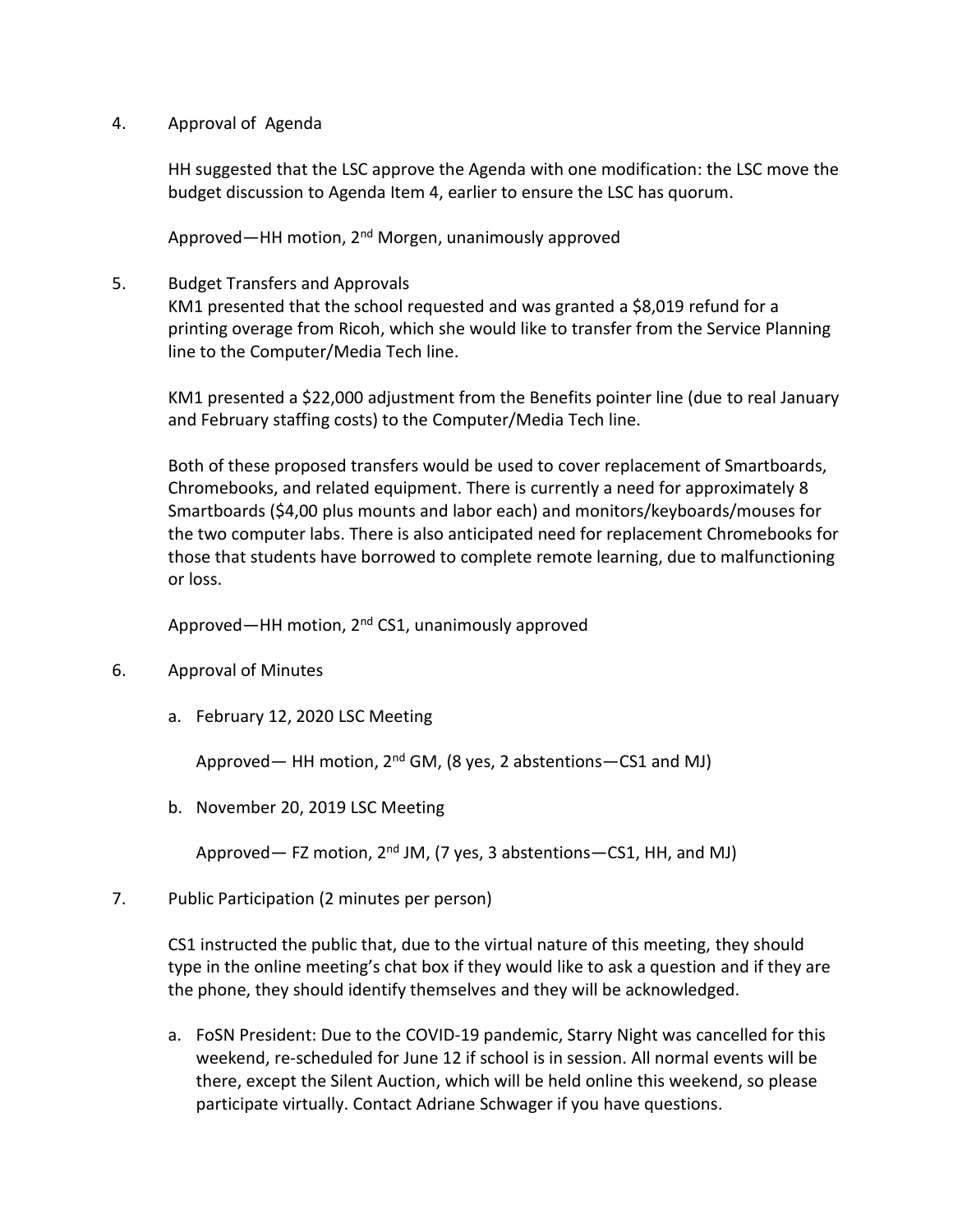#### 8. LSC Chairperson Report

- a. Thank you all for your patience and acceptance of this online way of meeting.
- b. While we are limiting this meeting to an hour, we may want to host a weekly meeting for a shorter time to take care of the school's immediate needs, including budget and any issues that emerge during the remote learning period.

## 9. Principal Report

Presented by Dr. Magnuson See Appendix A (Principal's Report)

LSC and Public Questions:

- a. MJ: Do we need to find a non-online way to tell families that there is tech support (Chromebooks)? (District and school are sending out messages, we are open to ideas, Facebook, may do robocalls.)
- b. How many families have asked for tech support from Skinner North? (Approximately 20)
- c. How many families have shown up to get the CPS meals at Skinner North? (Varies, from 11-27 so far)
- d. Are the Zoom accounts the teachers are using are the paid accounts or free? (Free version for me, but we may upgrade to the "paid" memberships, but the companies are offering free upgrades. If we need it, FoSN will support the upgrade.)

## 10. Committee Reports

- a. Wellness Committee (Given by SS)
	- i. Before school closure, we co-hosted a successful executive functioning event with the Diverse Needs Committee. Notes posted on shared drive.
	- ii. Hoping to still do a "Mindful May"—on hold until school is back in session.
	- iii. Looking at getting a Zoom account for the committee to engage socially with community
- b. Skinner North Upper Grade (SNUG) Committee (Given by CS1)
	- i. Because the  $7<sup>th</sup>$  and  $8<sup>th</sup>$  grade overnight trips will be unable to be held, the committee will release the FoSN money allocated for that to the greater good.
	- ii. Identified two proctors for the SN Superstore, a kindergarten parent and Mrs. Willett (art teacher).
- c. Continuous Improvement Work Plan (CIWP) (Given by KM1 and placed in shared Google drive)
	- i. 3 meetings have been held, February 27, March 5 and 11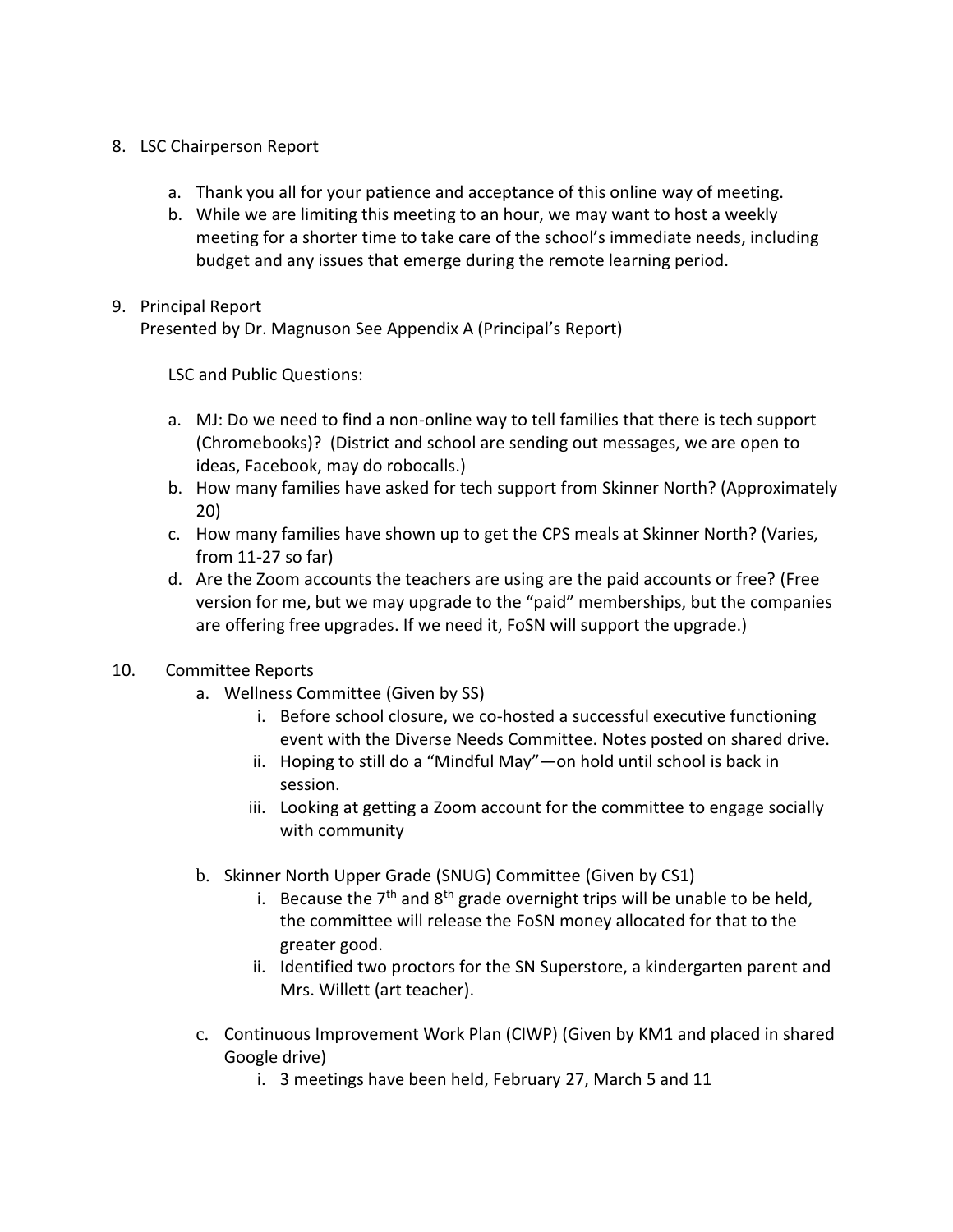- ii. Identified areas of critical need (including literacy for black students and root cause analysis (critical need priority areas literacy attainment for black students; overall literacy growth for all students; and sense of belonging in our community).
- iii. Continuing to work on parent engagement.
- d. Diverse Needs Committee (Given by SS)
	- i. Working on virtual "Acceptance Week"
	- ii. Co-hosted the executive functioning workshop
	- iii. New web site is being developed
	- iv. Interested in getting a Zoom account for social engagement
- e. Principal Evaluation Committee
	- i. Asked Mr. Ortiz if there was an extension on deadline (yes, likely to be extended, possibly to August)
	- ii. Mr. Ortiz said we can work on the evaluation or table it until August or later. If the LSC continues, it can go into closed video session, but have two platforms or meetings so that it can stay closed.
	- iii. Interested in getting a Zoom account but have to look at privacy issues.

CS1 shared that the LSC candidate forum and elections are cancelled, due to the COVID-19 pandemic. Mr. Ortiz suggested that a sign be placed at the school to alert the public that the meetings and elections are cancelled. (KM1 said that an email and sign have been distributed/posted already.)

CS1 asked the LSC if they were willing to attend a weekly LSC virtual meeting. Everyone agreed to a weekly meeting. It was suggested that we make sure the teacher and staff representatives are able to attend.

- 11. Old Business
	- a. Table 2019 Principal Evaluation finalization Approved—HH motion, 2<sup>nd</sup> CO, unanimously approved
- 12. Public Participation (2 minutes per person)
	- a. Public member suggested that future online LSC meetings be scheduled to accommodate parents who are now working from home and providing care to their children. CS1 indicated that the LSC would try to schedule the meetings around the start and end of a typical workday.
	- b. Public member asked if teachers are having the opportunity to share best practices with one another, what's working for them? CO and KM1 said that teachers are experimenting and sharing what they are learning in weekly grade-level meetings. and sharing information in Google files with one another.